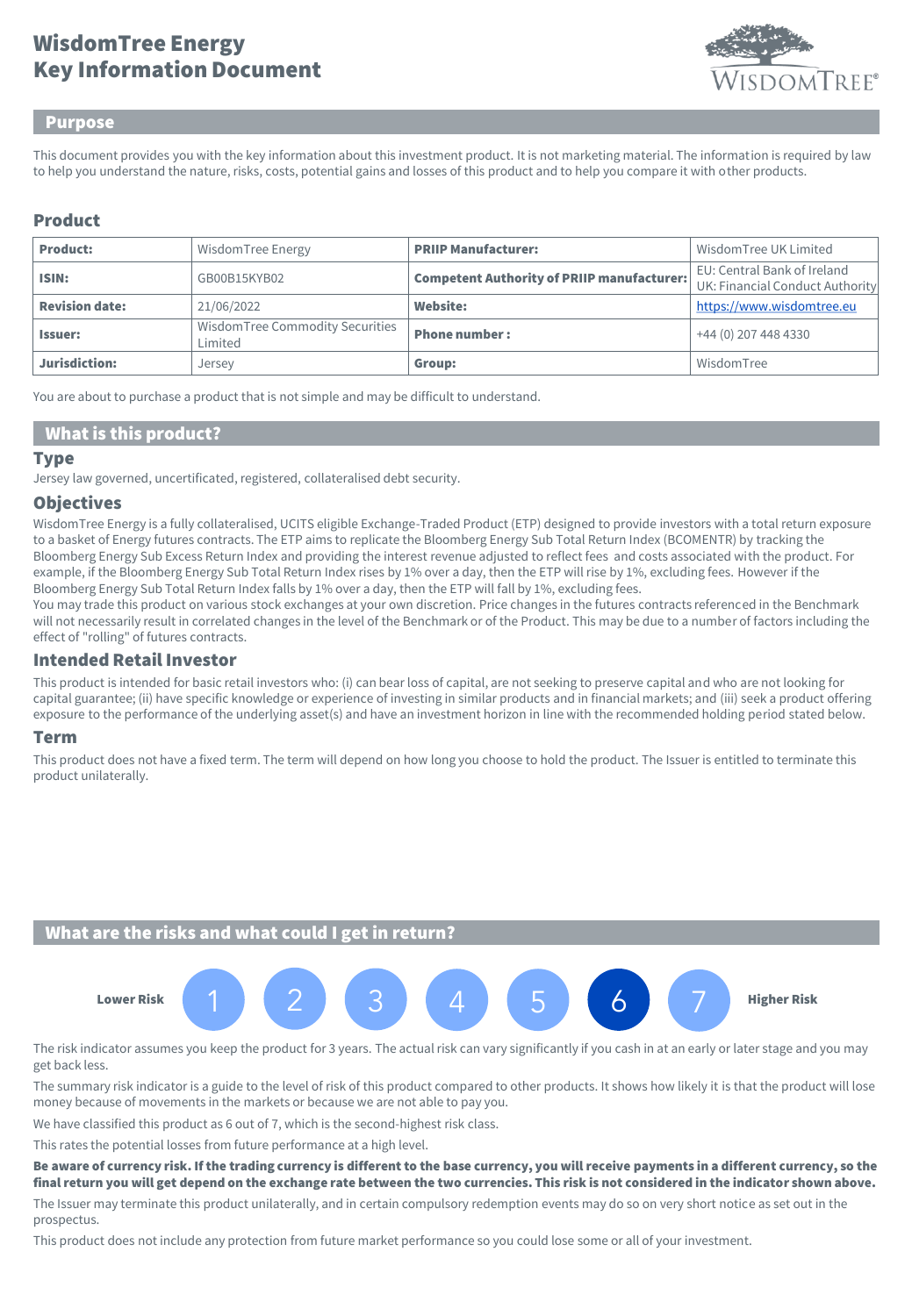# Key Information Document WisdomTree Energy



## Performance Scenarios

| Recommended holding period: 3 years |  |
|-------------------------------------|--|
|                                     |  |

| Investment \$10,000        |                                      |                             |                              |                              |
|----------------------------|--------------------------------------|-----------------------------|------------------------------|------------------------------|
| <b>Scenarios</b>           |                                      | If you exit after<br>1 year | If you exit after 3<br>years | If you exit after<br>5 years |
| <b>Stress scenario</b>     | What you might get back after costs  | \$3,383                     | \$1,076                      | \$-                          |
|                            | Average Annual Percentage Return (%) | $-66.17\%$                  | $-52.43%$                    |                              |
| Unfavorable Scenario       | What you might get back after costs  | \$6,965                     | \$5,744                      | \$-                          |
|                            | Average Annual Percentage Return (%) | $-30.35\%$                  | $-16.87%$                    |                              |
| <b>Moderate Scenario</b>   | What you might get back after costs  | \$10,601                    | \$11,852                     | Ś-                           |
|                            | Average Annual Percentage Return (%) | 6.01%                       | 5.83%                        |                              |
| <b>Favourable Scenario</b> | What you might get back after costs  | \$15,998                    | \$24,248                     | Ś-                           |
|                            | Average Annual Percentage Return (%) | 59.98%                      | 34.35%                       |                              |

This table shows the money you could get back over the recommended holding period, under different scenarios, assuming that you invest 10,000USD.

The scenarios shown illustrate how your investment could perform. You can compare them with the scenarios of other products.

The scenarios presented are an estimate of future performance based on evidence from the past on how the value of this investment varies, and are not an exact indicator. What you get will vary depending on how the market performs and how long you keep the investment/product.

The stress scenario shows what you might get back in extreme market circumstances, and it does not take into account the situation where we are not able to pay you.

The figures shown include all the costs of the product itself, but may not include all the costs that you pay to your advisor or distributor. The figures do not take into account your personal tax situation, which may also affect how much you get back.

Market developments in the future cannot be accurately predicted. The scenarios shown are only an indication of some of the possible outcomes based on recent returns. Actual returns could be lower.

# What happens if WisdomTree Commodity Securities Limited is unable to pay out?

The Issuer is a special purpose company. In case of a default by the Issuer, any claims made against the Issuer will be satisfied in order of the priority of payments set out in the conditions of the product. If the net proceeds from the enforcement of the secured property relevant to the product are not sufficient to meet all obligations and make all payments then due in respect of the securities, the obligations of the Issuer in respect of such securities will be limited to the net proceeds of realisation of the relevant secured property. In these circumstances you may suffer a loss if you cannot realise the full value of your investment.

#### What are the costs?

The Reduction in Yield (RIY) shows what impact the total costs you pay will have on the investment return you might get. The total costs take into account one-off, ongoing and incidental costs.

The amounts shown here are the cumulative costs of the product itself for one holding period. The figures are estimates and may change in the future.

#### Costs over time

The person selling you or advising you about this product may charge you other costs. If so, this person will provide you with information about these costs, and show you the impact that all costs will have on your investment over time.

| Investment $$10,000$   | If you cash in after 1 year | If you cash in after 3 years | If you cash in after 5 years |
|------------------------|-----------------------------|------------------------------|------------------------------|
| <b>Total costs</b>     | \$106.00                    | \$359.09                     |                              |
| Impact on return (RIY) | $-0.99\%$                   | $-0.99\%$                    |                              |